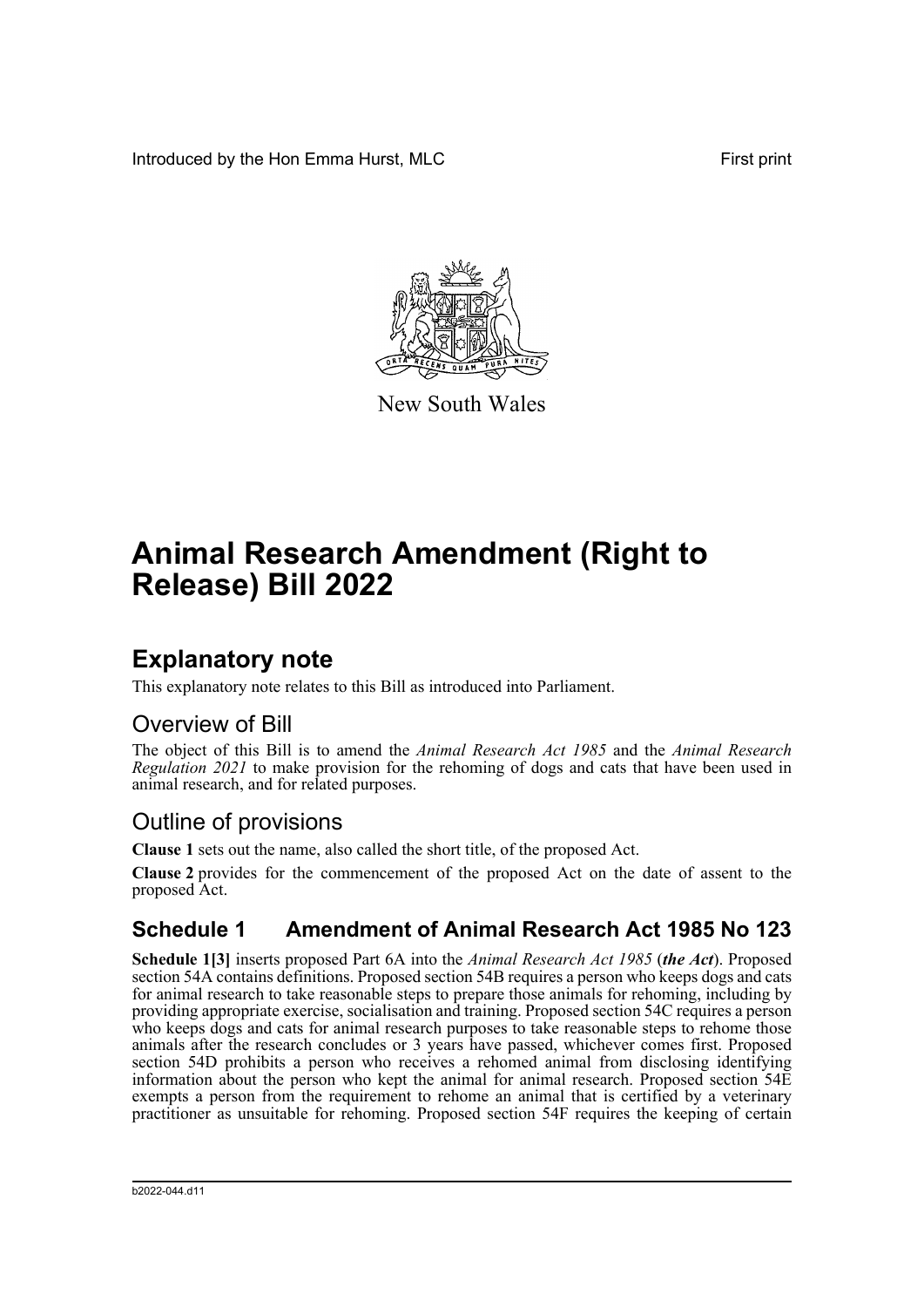records. Proposed section 54G makes compliance with proposed Part 6A a condition of a person's accreditation or authorisation under the Act.

**Schedule 1[1] and [2]** are consequential to proposed section 54G and provide that a complaint may be made that an accredited research establishment or an authorised person has failed to comply with proposed Part 6A.

**Schedule 1[4]** makes a consequential amendment to clarify the regulation making powers under the Act.

**Schedule 1[5]** inserts a transitional provision.

#### **Schedule 2 Amendment of Animal Research Regulation 2021**

**Schedule 2[1]** makes an amendment to the *Animal Research Regulation 2021* (*the Regulation*) to require that the annual report provided to the Secretary by an accredited research establishment or the holder of an animal research authority must include information about the rehoming of animals under the Act, proposed Part 6A.

**Schedule 2[2]** makes an amendment to the Regulation to clarify that a dog or cat rehomed under the Act, proposed Part 6A cannot be rehomed with a licensed animal supplier.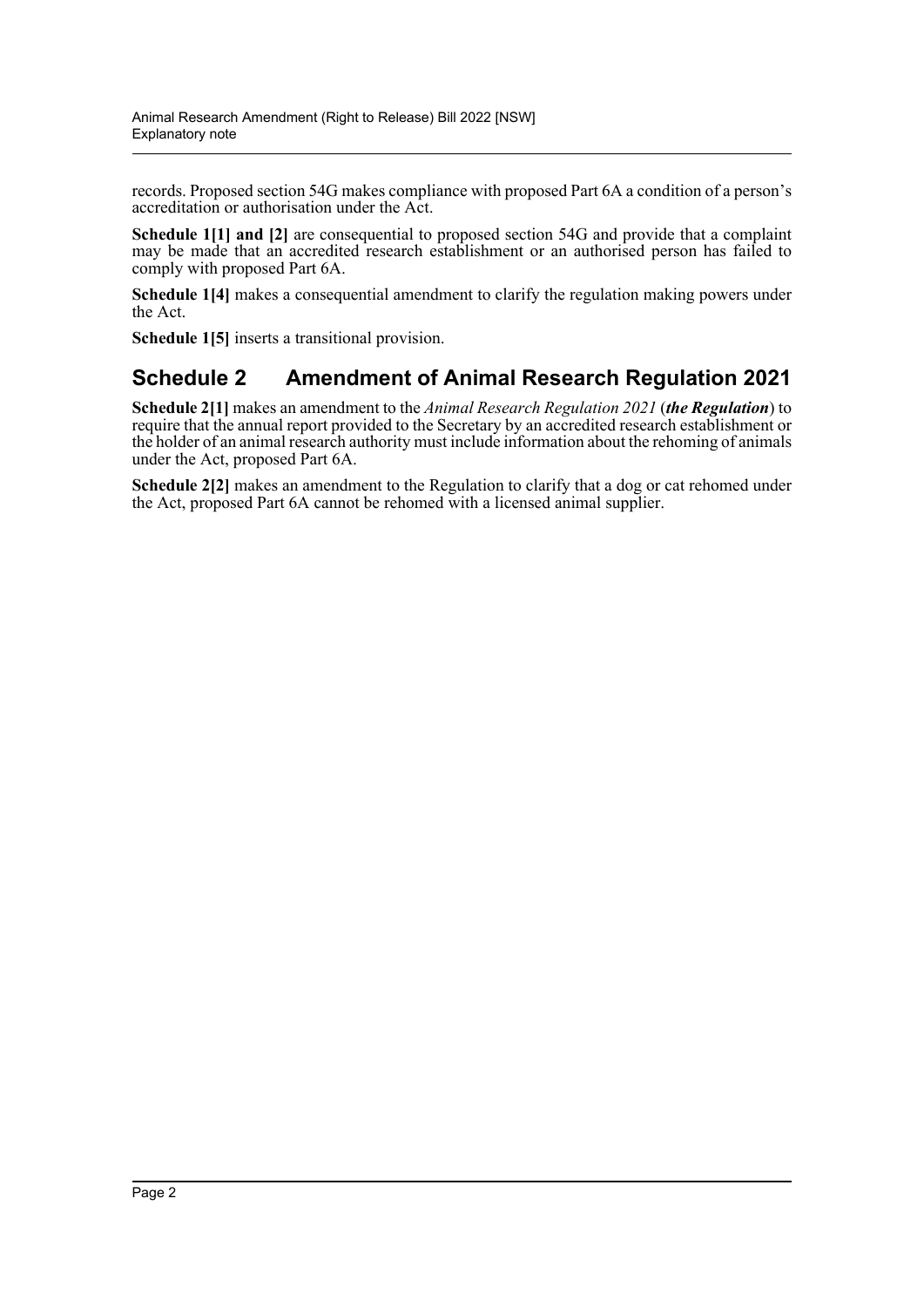Introduced by the Hon Emma Hurst, MLC First print



New South Wales

## **Animal Research Amendment (Right to Release) Bill 2022**

## **Contents**

|                   |                                                     | Page |
|-------------------|-----------------------------------------------------|------|
|                   | Name of Act                                         |      |
|                   | Commencement                                        |      |
| Schedule 1        | <b>Amendment of Animal Research Act 1985 No 123</b> |      |
| <b>Schedule 2</b> | <b>Amendment of Animal Research Regulation 2021</b> |      |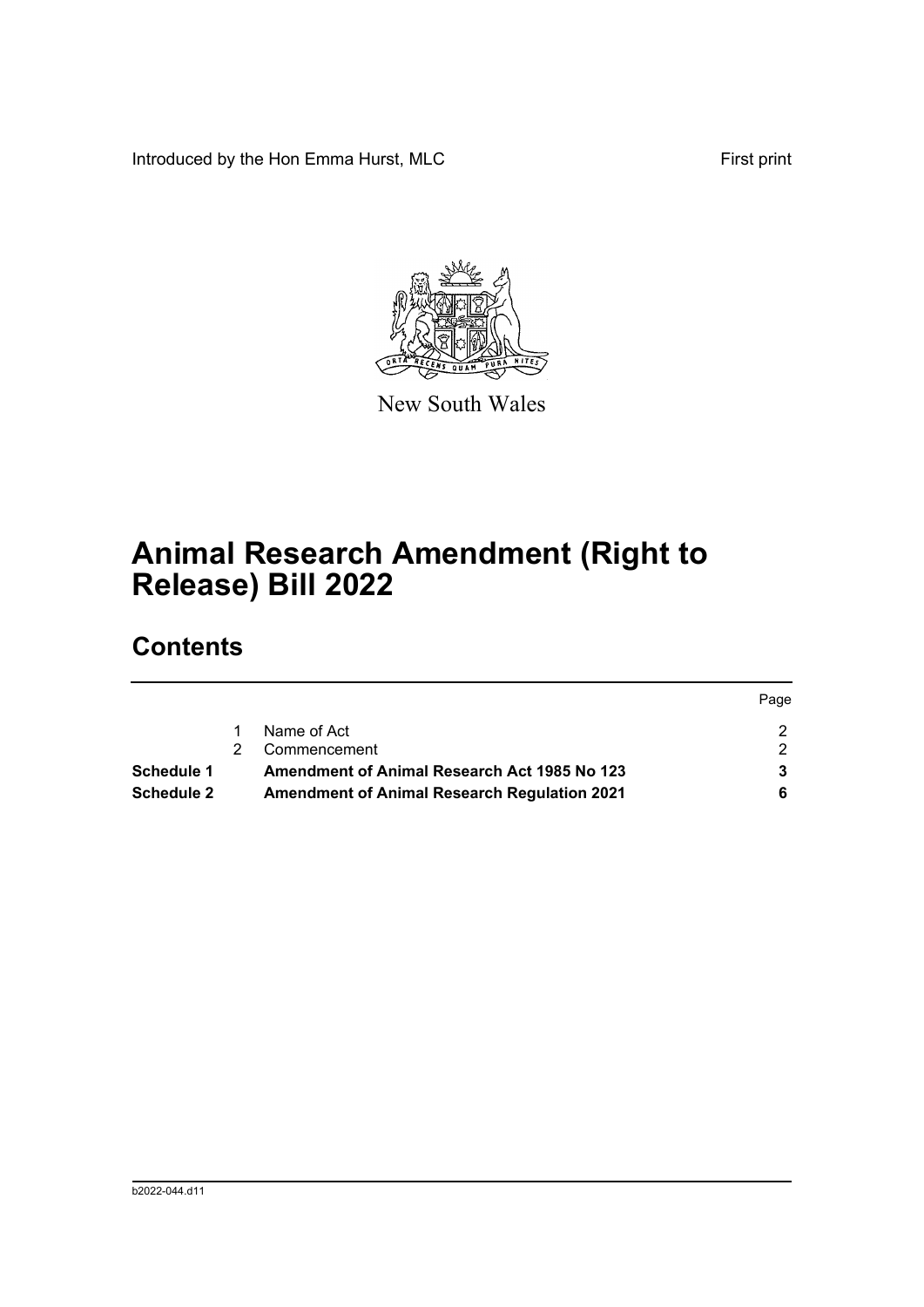

New South Wales

## **Animal Research Amendment (Right to Release) Bill 2022**

No , 2022

#### **A Bill for**

An Act to amend the *Animal Research Act 1985* to make provision for the rehoming of cats and dogs used in animal research.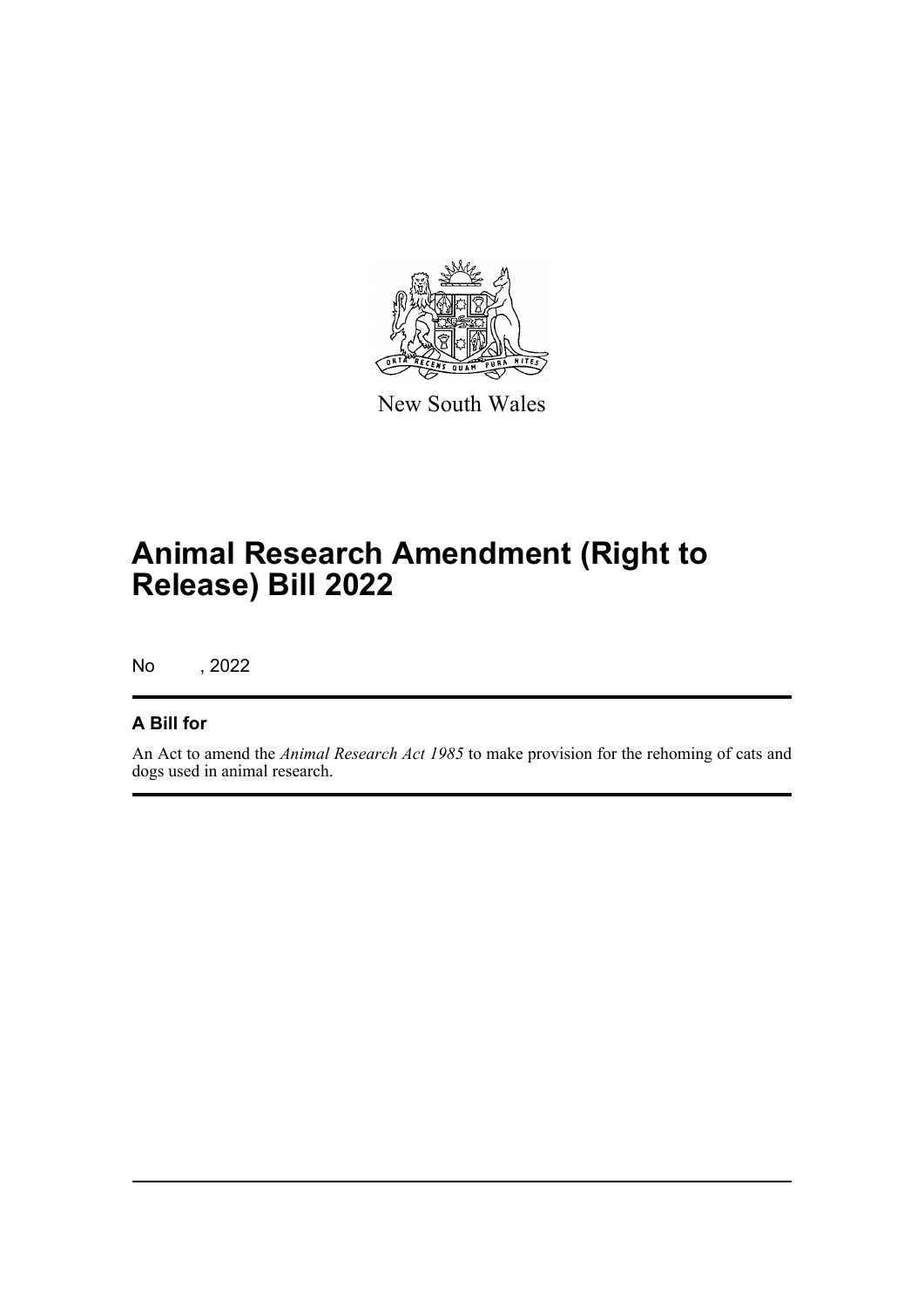<span id="page-4-1"></span><span id="page-4-0"></span>

| The Legislature of New South Wales enacts—                             |                |
|------------------------------------------------------------------------|----------------|
| Name of Act                                                            | $\mathcal{P}$  |
| This Act is the Animal Research Amendment (Right to Release) Act 2022. | 3              |
| <b>Commencement</b>                                                    | $\overline{a}$ |
| This Act commences on the date of assent to this Act.                  | 5              |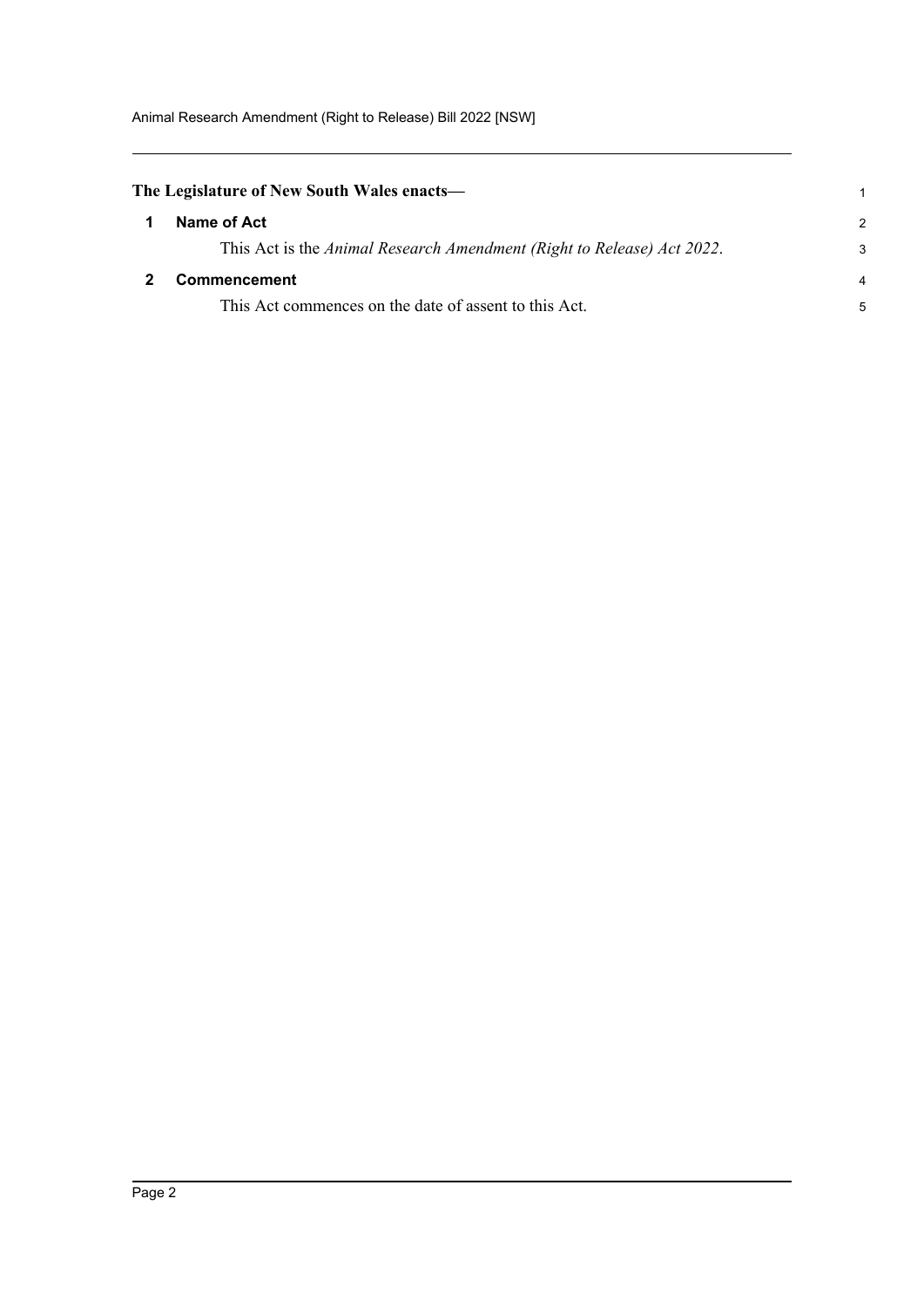<span id="page-5-0"></span>

|       | <b>Schedule 1</b>                                                                                             |                          |                    | <b>Amendment of Animal Research Act 1985 No 123</b>                                                                                                                                                                                                                                                       | $\mathbf{1}$         |  |  |
|-------|---------------------------------------------------------------------------------------------------------------|--------------------------|--------------------|-----------------------------------------------------------------------------------------------------------------------------------------------------------------------------------------------------------------------------------------------------------------------------------------------------------|----------------------|--|--|
| [1]   | <b>Section 22 Complaints</b>                                                                                  |                          |                    |                                                                                                                                                                                                                                                                                                           |                      |  |  |
|       | $22(1)(d)$ .                                                                                                  |                          |                    | Insert ", including a condition taken to be imposed under Part 6A" after "subject" in section                                                                                                                                                                                                             | $\mathsf 3$<br>4     |  |  |
| [2]   | <b>Section 28 Complaints</b>                                                                                  |                          |                    |                                                                                                                                                                                                                                                                                                           |                      |  |  |
|       | Insert ", including a condition taken to be imposed under Part 6A" after "subject" in section<br>$28(1)(c)$ . |                          |                    |                                                                                                                                                                                                                                                                                                           | 6<br>$\overline{7}$  |  |  |
| $[3]$ |                                                                                                               | Part 6A                  |                    |                                                                                                                                                                                                                                                                                                           |                      |  |  |
|       |                                                                                                               | Insert after section 54— |                    |                                                                                                                                                                                                                                                                                                           |                      |  |  |
|       |                                                                                                               |                          |                    | <b>Part 6A Rehoming</b>                                                                                                                                                                                                                                                                                   | 10                   |  |  |
|       | 54A                                                                                                           |                          | <b>Definitions</b> |                                                                                                                                                                                                                                                                                                           | 11                   |  |  |
|       |                                                                                                               |                          |                    | In this Part—                                                                                                                                                                                                                                                                                             | 12                   |  |  |
|       |                                                                                                               |                          |                    | <i>animal rescue organisation</i> includes an animal shelter, foster carer or foster<br>care network that provides temporary care for an animal for the purpose of<br>finding a new home for the animal.                                                                                                  | 13<br>14<br>15       |  |  |
|       |                                                                                                               |                          |                    | <b><i>authorised person</i></b> means the following—                                                                                                                                                                                                                                                      | 16                   |  |  |
|       |                                                                                                               |                          | (a)                | an accredited research establishment,                                                                                                                                                                                                                                                                     | 17                   |  |  |
|       |                                                                                                               |                          | (b)                | the holder of an animal research authority.                                                                                                                                                                                                                                                               | 18                   |  |  |
|       | <i>rehome</i> means giving an animal to-                                                                      |                          | 19                 |                                                                                                                                                                                                                                                                                                           |                      |  |  |
|       |                                                                                                               |                          | (a)                | a suitable individual, or                                                                                                                                                                                                                                                                                 | 20                   |  |  |
|       |                                                                                                               |                          | (b)                | an animal rescue organisation.                                                                                                                                                                                                                                                                            | 21                   |  |  |
|       |                                                                                                               |                          |                    | <i>relevant animal</i> means a dog or a cat.                                                                                                                                                                                                                                                              | 22                   |  |  |
|       |                                                                                                               |                          |                    | suitable individual means an individual who-                                                                                                                                                                                                                                                              | 23                   |  |  |
|       |                                                                                                               |                          | (a)                | agrees to provide an animal with a home and appropriate care, and                                                                                                                                                                                                                                         | 24                   |  |  |
|       |                                                                                                               |                          | (b)                | agrees to not keep the animal for animal research, and                                                                                                                                                                                                                                                    | 25                   |  |  |
|       |                                                                                                               |                          | (c)                | meets criteria prescribed by the regulations for the purpose of this<br>definition.                                                                                                                                                                                                                       | 26<br>27             |  |  |
|       | 54B                                                                                                           |                          |                    | Preparing animals for rehoming                                                                                                                                                                                                                                                                            | 28                   |  |  |
|       |                                                                                                               |                          |                    | An authorised person must, over the period a relevant animal is kept by the<br>person for animal research, take reasonable steps to ensure that the animal is<br>prepared for rehoming, including by providing the following as appropriate for<br>an animal of the species, breed and age of the animal- | 29<br>30<br>31<br>32 |  |  |
|       |                                                                                                               |                          | (a)                | exercise,                                                                                                                                                                                                                                                                                                 | 33                   |  |  |
|       |                                                                                                               |                          | (b)                | environmental enrichment,                                                                                                                                                                                                                                                                                 | 34                   |  |  |
|       |                                                                                                               |                          | (c)                | socialisation, handling and basic training.                                                                                                                                                                                                                                                               | 35                   |  |  |
|       | 54C                                                                                                           |                          |                    | Rehoming animals after research                                                                                                                                                                                                                                                                           | 36                   |  |  |
|       |                                                                                                               | (1)                      |                    | An authorised person who keeps a relevant animal for animal research must<br>take all reasonable steps to rehome the animal on the occurrence of the first of<br>the following—                                                                                                                           | 37<br>38<br>39       |  |  |
|       |                                                                                                               |                          | (a)                | the animal ceases to be used by the authorised person for animal<br>research,                                                                                                                                                                                                                             | 40<br>41             |  |  |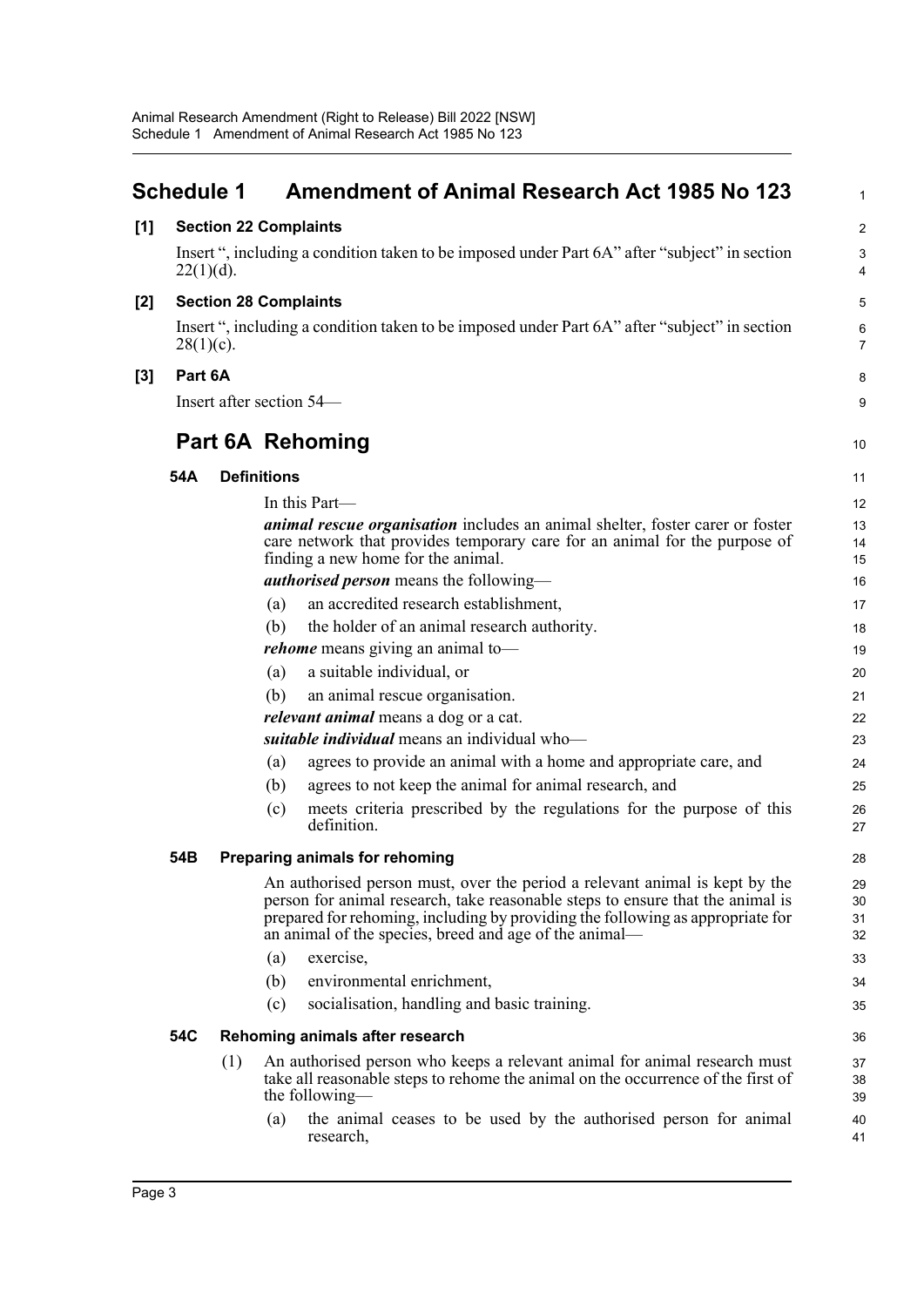|     |     | (b)                                                                                                                                                                                                                                    | the animal has been kept by 1 or more authorised persons for animal<br>research for a total of 3 years.                                                                                                                 | $\mathbf{1}$<br>$\overline{c}$ |  |  |
|-----|-----|----------------------------------------------------------------------------------------------------------------------------------------------------------------------------------------------------------------------------------------|-------------------------------------------------------------------------------------------------------------------------------------------------------------------------------------------------------------------------|--------------------------------|--|--|
|     |     | Maximum penalty—30 penalty units.                                                                                                                                                                                                      |                                                                                                                                                                                                                         |                                |  |  |
|     | (2) | For the purpose of subsection $(1)$ , reasonable steps include giving the<br>following information about the relevant animal to a suitable individual or an<br>animal rescue organisation who may be able to rehome the animal—        |                                                                                                                                                                                                                         |                                |  |  |
|     |     | (a)                                                                                                                                                                                                                                    | the animal's species, breed, age, weight and gender,                                                                                                                                                                    | $\overline{7}$                 |  |  |
|     |     | (b)                                                                                                                                                                                                                                    | a description of the animal's general health, physical condition and<br>temperament,                                                                                                                                    | 8<br>9                         |  |  |
|     |     | (c)                                                                                                                                                                                                                                    | whether or not the animal is desexed,                                                                                                                                                                                   | 10                             |  |  |
|     |     | (d)                                                                                                                                                                                                                                    | whether or not the animal is microchipped and, if so, the microchip<br>number,                                                                                                                                          | 11<br>12                       |  |  |
|     |     | (e)                                                                                                                                                                                                                                    | the date the animal was last vaccinated and wormed,                                                                                                                                                                     | 13                             |  |  |
|     |     | (f)                                                                                                                                                                                                                                    | the medications the animal is currently taking,                                                                                                                                                                         | 14                             |  |  |
|     |     | (g)                                                                                                                                                                                                                                    | other information prescribed by the regulations.                                                                                                                                                                        | 15                             |  |  |
|     | (3) | research.                                                                                                                                                                                                                              | The information may be given under subsection $(2)$ by a database maintained<br>by the Department for the purposes of rehoming animals kept for animal                                                                  | 16<br>17<br>18                 |  |  |
|     | (4) |                                                                                                                                                                                                                                        | This section does not apply to an animal seized under section 51A that is in the<br>possession of an inspector.                                                                                                         | 19<br>20                       |  |  |
|     | (5) |                                                                                                                                                                                                                                        | The regulations may prescribe requirements for a database maintained under<br>this section.                                                                                                                             | 21<br>22                       |  |  |
| 54D |     | Confidentiality                                                                                                                                                                                                                        |                                                                                                                                                                                                                         |                                |  |  |
|     | (1) | A suitable individual or an animal rescue organisation with whom a relevant<br>animal is rehomed under section 54C must not disclose identifying<br>information about an authorised person who kept the animal for animal<br>research. |                                                                                                                                                                                                                         |                                |  |  |
|     | (2) |                                                                                                                                                                                                                                        | Subsection $(1)$ does not apply if the disclosure is made—                                                                                                                                                              | 28                             |  |  |
|     |     |                                                                                                                                                                                                                                        |                                                                                                                                                                                                                         |                                |  |  |
|     |     | (a)                                                                                                                                                                                                                                    | with the consent of the authorised person, or                                                                                                                                                                           | 29                             |  |  |
|     |     | (b)                                                                                                                                                                                                                                    | in connection with the administration or execution of this Act, or                                                                                                                                                      | 30                             |  |  |
|     |     | (c)                                                                                                                                                                                                                                    | for the purposes of any legal proceedings arising out of this Act, or                                                                                                                                                   | 31                             |  |  |
|     |     | (d)                                                                                                                                                                                                                                    | with other lawful excuse.                                                                                                                                                                                               | 32                             |  |  |
| 54E |     |                                                                                                                                                                                                                                        | Animals unsuitable for rehoming                                                                                                                                                                                         | 33                             |  |  |
|     | (1) |                                                                                                                                                                                                                                        | If a relevant animal is certified by a veterinary practitioner registered under the<br>Veterinary Practice Act 2003 to be unsuitable for rehoming, the authorised<br>person is not required to comply with section 54C. | 34<br>35<br>36                 |  |  |
|     | (2) |                                                                                                                                                                                                                                        | A certificate given under subsection $(1)$ must include the reasons the animal is<br>unsuitable for rehoming.                                                                                                           | 37<br>38                       |  |  |
|     | (3) |                                                                                                                                                                                                                                        | A veterinary practitioner who gives a certificate under subsection (1) must—                                                                                                                                            | 39                             |  |  |
|     |     | (a)                                                                                                                                                                                                                                    | be independent of the authorised person to whom the certificate is<br>given, and                                                                                                                                        | 40<br>41                       |  |  |
|     |     | (b)                                                                                                                                                                                                                                    | have expertise in the welfare of animals of the species of the relevant<br>animal.                                                                                                                                      | 42<br>43                       |  |  |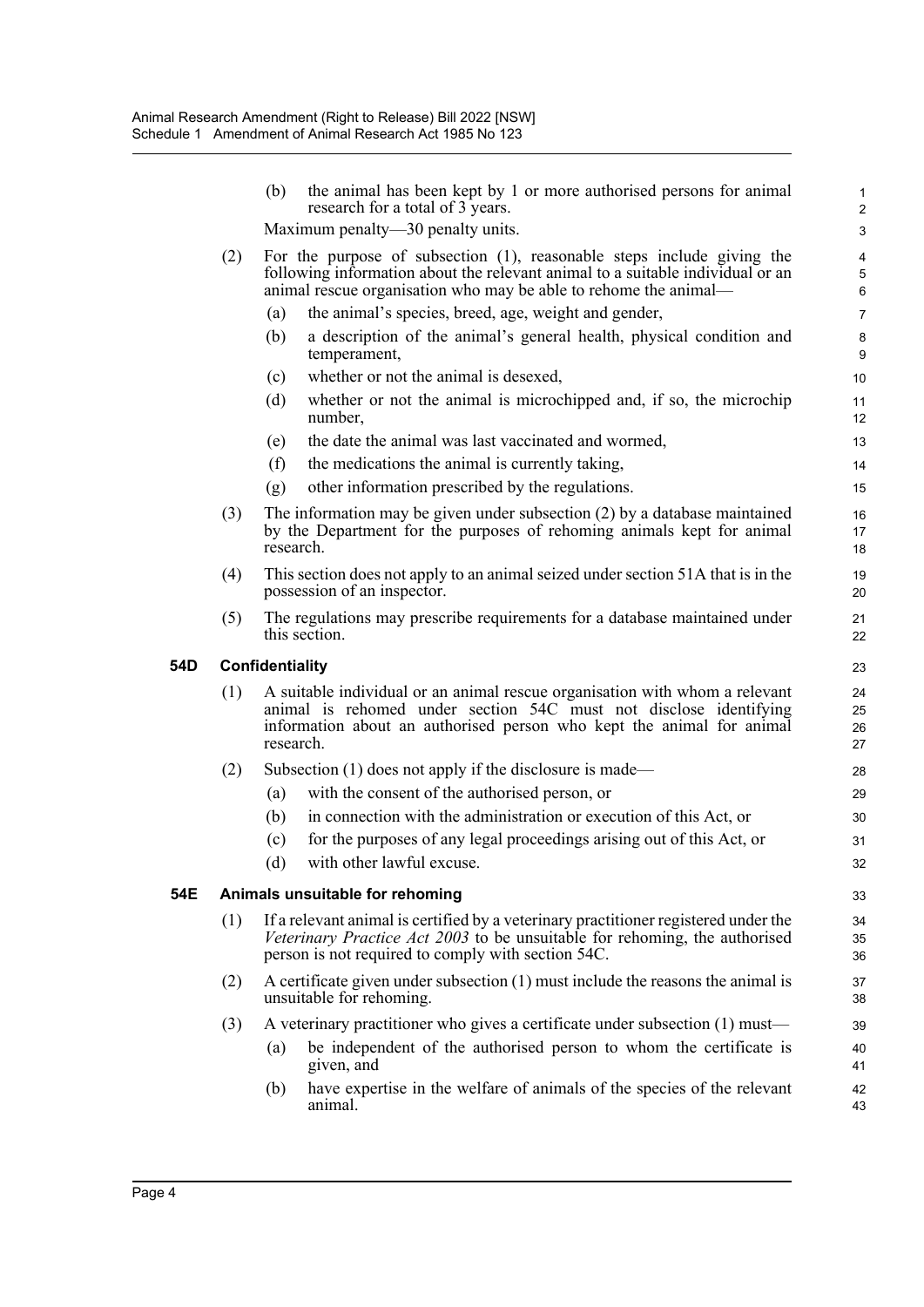|                     | 54F                                                                 |     | <b>Record keeping</b>                                                                                                                                                                                        | $\mathbf{1}$        |  |
|---------------------|---------------------------------------------------------------------|-----|--------------------------------------------------------------------------------------------------------------------------------------------------------------------------------------------------------------|---------------------|--|
|                     |                                                                     |     | An authorised person must keep the following for each relevant animal kept<br>by the person for animal research—                                                                                             | $\sqrt{2}$<br>3     |  |
|                     |                                                                     |     | records of the reasonable steps taken under section 54B and 54C,<br>(a)                                                                                                                                      | 4                   |  |
|                     |                                                                     |     | records of all communications with suitable individuals and animal<br>(b)<br>rescue organisations about rehoming the animal,                                                                                 | 5<br>6              |  |
|                     |                                                                     |     | details of a suitable individual or an animal rescue organisation with<br>(c)<br>whom the animal has been rehomed,                                                                                           | $\overline{7}$<br>8 |  |
|                     |                                                                     |     | a certificate issued under section 54E.<br>(d)                                                                                                                                                               | $\boldsymbol{9}$    |  |
|                     |                                                                     |     | Maximum penalty—20 penalty units                                                                                                                                                                             | 10                  |  |
|                     | 54G                                                                 |     | <b>Condition of authority or accreditation</b>                                                                                                                                                               | 11                  |  |
|                     |                                                                     | (1) | It is a condition of the accreditation of an animal research establishment or of<br>an animal research authority that the accredited establishment or the authority<br>holder comply with this Part.         | 12<br>13<br>14      |  |
|                     |                                                                     | (2) | Subsection (1) extends to an accreditation or authority in force immediately<br>before the commencement of this section.                                                                                     | 15<br>16            |  |
| [4]                 |                                                                     |     | <b>Section 62 Regulations</b>                                                                                                                                                                                | 17                  |  |
|                     |                                                                     |     | Insert ", and the reports to be made," after "kept" in section $62(1)(c)$ .                                                                                                                                  | 18                  |  |
| $\lbrack 5 \rbrack$ |                                                                     |     | Schedule 3 Savings, transitional and other provisions                                                                                                                                                        | 19                  |  |
|                     | Insert after clause 3-                                              |     |                                                                                                                                                                                                              | 20                  |  |
|                     | Part 3<br><b>Provisions consequent on enactment of Animal</b><br>21 |     |                                                                                                                                                                                                              |                     |  |
|                     |                                                                     |     | <b>Research Amendment (Right to Release) Act 2022</b>                                                                                                                                                        | 22                  |  |
|                     | 4                                                                   |     | Animals kept for research before commencement                                                                                                                                                                | 23                  |  |
|                     |                                                                     | (1) | Part 6A does not apply to an animal that was being kept for research by an<br>accredited research establishment or the holder of an animal research authority<br>immediately before the Part's commencement. | 24<br>25<br>26      |  |
|                     |                                                                     | (2) | This clause ceases to have effect 3 years after the commencement of this Act,<br>Part 6A.                                                                                                                    | 27<br>28            |  |
|                     |                                                                     |     |                                                                                                                                                                                                              |                     |  |

 $[4]$